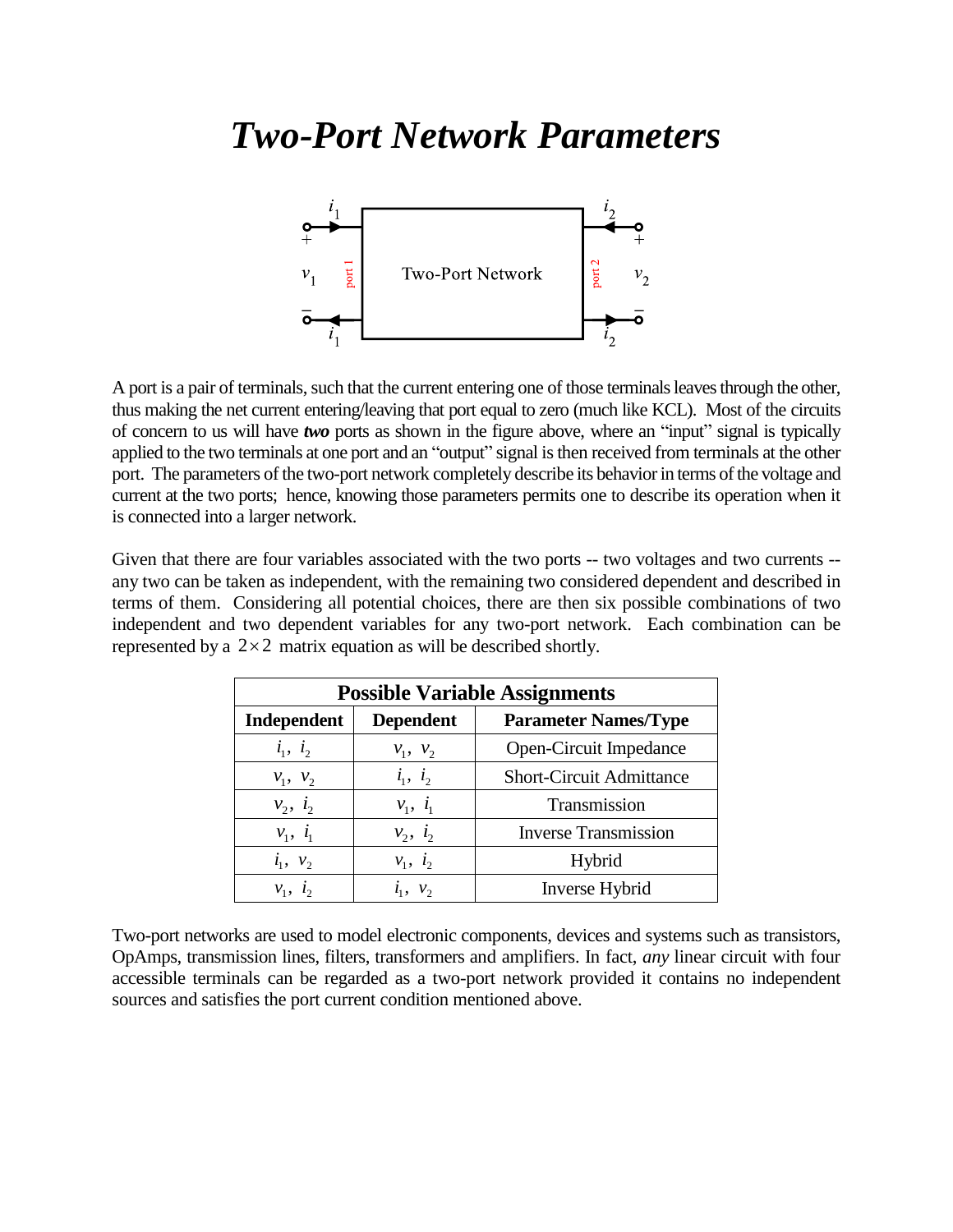1. Open-Circuit Impedance Parameters (also called "z" parameters) are defined by:

$$
\begin{aligned}\nv_1 &= z_{11}\dot{i}_1 + z_{12}\dot{i}_2\\
v_2 &= z_{21}\dot{i}_1 + z_{22}\dot{i}_2\n\end{aligned}\n\quad \text{or, in matrix form,}\n\quad\n\begin{bmatrix}\nv_1 \\ v_2\n\end{bmatrix}\n=\n\begin{bmatrix}\nz_{11} & z_{12} \\ z_{21} & z_{22}\n\end{bmatrix}\n\begin{bmatrix}\n\dot{i}_1 \\ \dot{i}_2\n\end{bmatrix}
$$

The open-circuit impedance parameters may be evaluated as follows:

$$
z_{11} = \frac{v_1}{i_1}\Big|_{i_2=0} \qquad z_{12} = \frac{v_1}{i_2}\Big|_{i_1=0} \qquad z_{21} = \frac{v_2}{i_1}\Big|_{i_2=0} \qquad z_{22} = \frac{v_2}{i_2}\Big|_{i_1=0}
$$

and the equivalent circuit is:

 $\mathcal{L}$ 



Open-circuit impedance parameters are useful for combining two two-port networks that are connected together in a **Series-Series** configuration. The impedance parameters conveniently add together, as shown below:



 $v_1 = v_{1a} + v_{1b}$  $i_1 = i_{1a} = i_b$  $v_1 = v_{1a} + v_{1b}$ <br>  $i_1 = i_{1a} + i_{1b}$ <br>  $i_1 = i_{1a} = i_b$ <br>  $v_2 = v_{2a} + v_{2b}$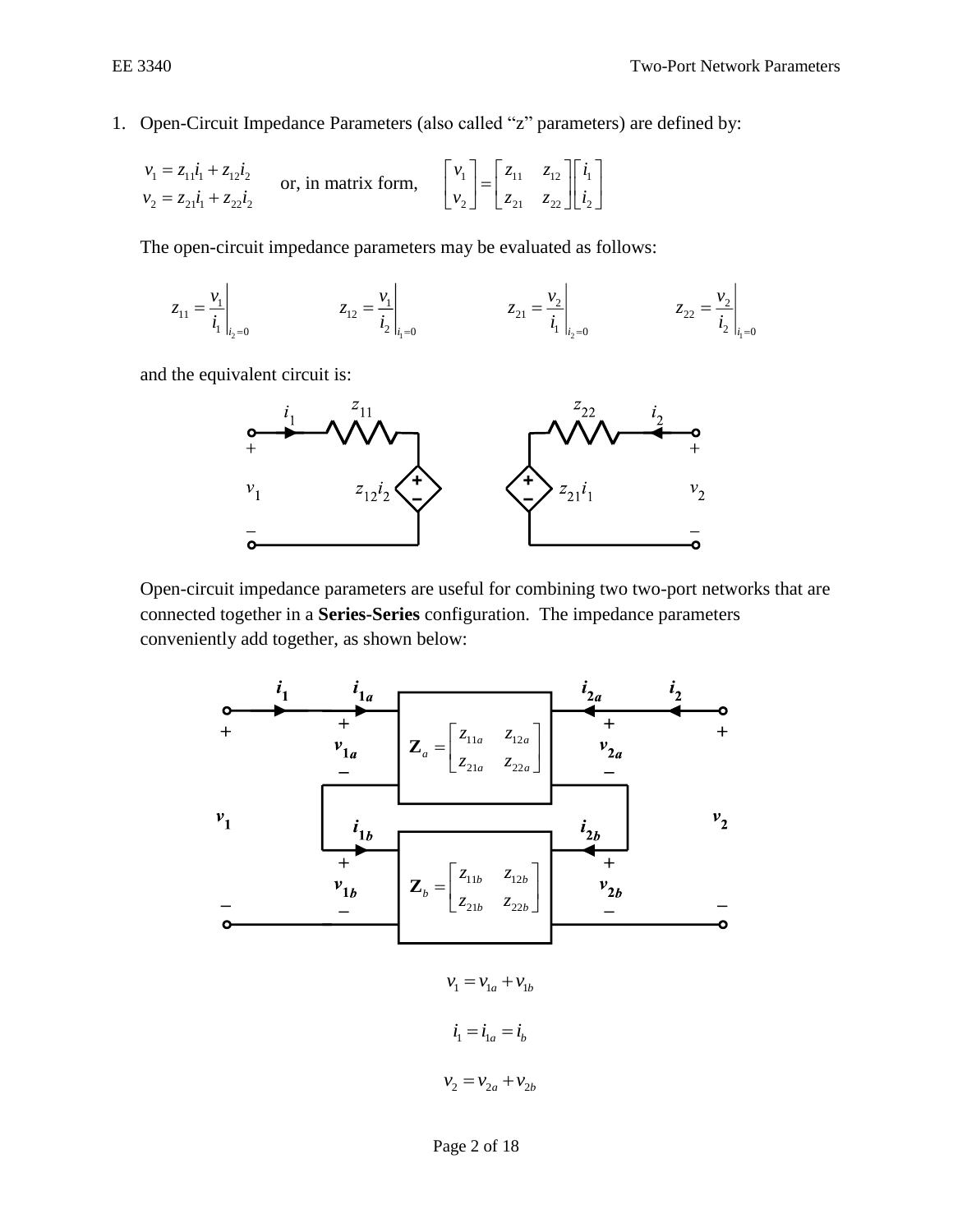O

$$
i_2 = i_{2a} = i_b
$$
\nTherefore,\n
$$
\begin{bmatrix}\nv_1 \\
v_2\n\end{bmatrix} =\n\begin{bmatrix}\nv_{1a} + v_{1b} \\
v_{2a} + v_{2b}\n\end{bmatrix} =\n\begin{bmatrix}\nv_{1a} \\
v_{2a}\n\end{bmatrix} +\n\begin{bmatrix}\nv_{1b} \\
v_{2b}\n\end{bmatrix} =\n\mathbf{Z}_a \begin{bmatrix}\ni_{1a} \\
i_{2a}\n\end{bmatrix} +\n\mathbf{Z}_b \begin{bmatrix}\ni_{1b} \\
i_{2b}\n\end{bmatrix} =\n\mathbf{Z} \begin{bmatrix}\ni_1 \\
i_2\n\end{bmatrix}, \text{ where } \mathbf{Z} = \mathbf{Z}_a + \mathbf{Z}_b
$$
\n
$$
i_1
$$
\n
$$
i_2
$$
\n
$$
i_3
$$
\n
$$
i_4
$$
\n
$$
i_5
$$
\n
$$
i_6
$$
\n
$$
i_7
$$
\n
$$
i_8
$$
\n
$$
i_9
$$
\n
$$
i_{10}
$$
\n
$$
i_{11}
$$
\n
$$
i_{12a} + i_{11b} - i_{12a} + i_{12b} - i_{12b} + i_{12b} - i_{12b} + i_{12b} - i_{12b} + i_{12b} - i_{12b} - i_{12b} + i_{12b} - i_{12b} - i_{12b} - i_{12b} - i_{12b} - i_{12b} - i_{12b} - i_{12b} - i_{12b} - i_{12b} - i_{12b} - i_{12b} - i_{12b} - i_{12b} - i_{12b} - i_{12b} - i_{12b} - i_{12b} - i_{12b} - i_{12b} - i_{12b} - i_{12b} - i_{12b} - i_{12b} - i_{12b} - i_{12b} - i_{12b} - i_{12b} - i_{12b} - i_{12b} - i_{12b} - i_{12b} - i_{12b} - i_{12b} - i_{12b} - i_{12b} - i_{12b} -
$$

*<sup>a</sup> b*

21a + ~21b ~22a + ~22

 $z_{21} + z_{21}$   $z_{22} + z_{22}$ 

*a* **<sup>b</sup>**  $\sim$ 21b  $\sim$ 22a **c**  $\sim$ 22b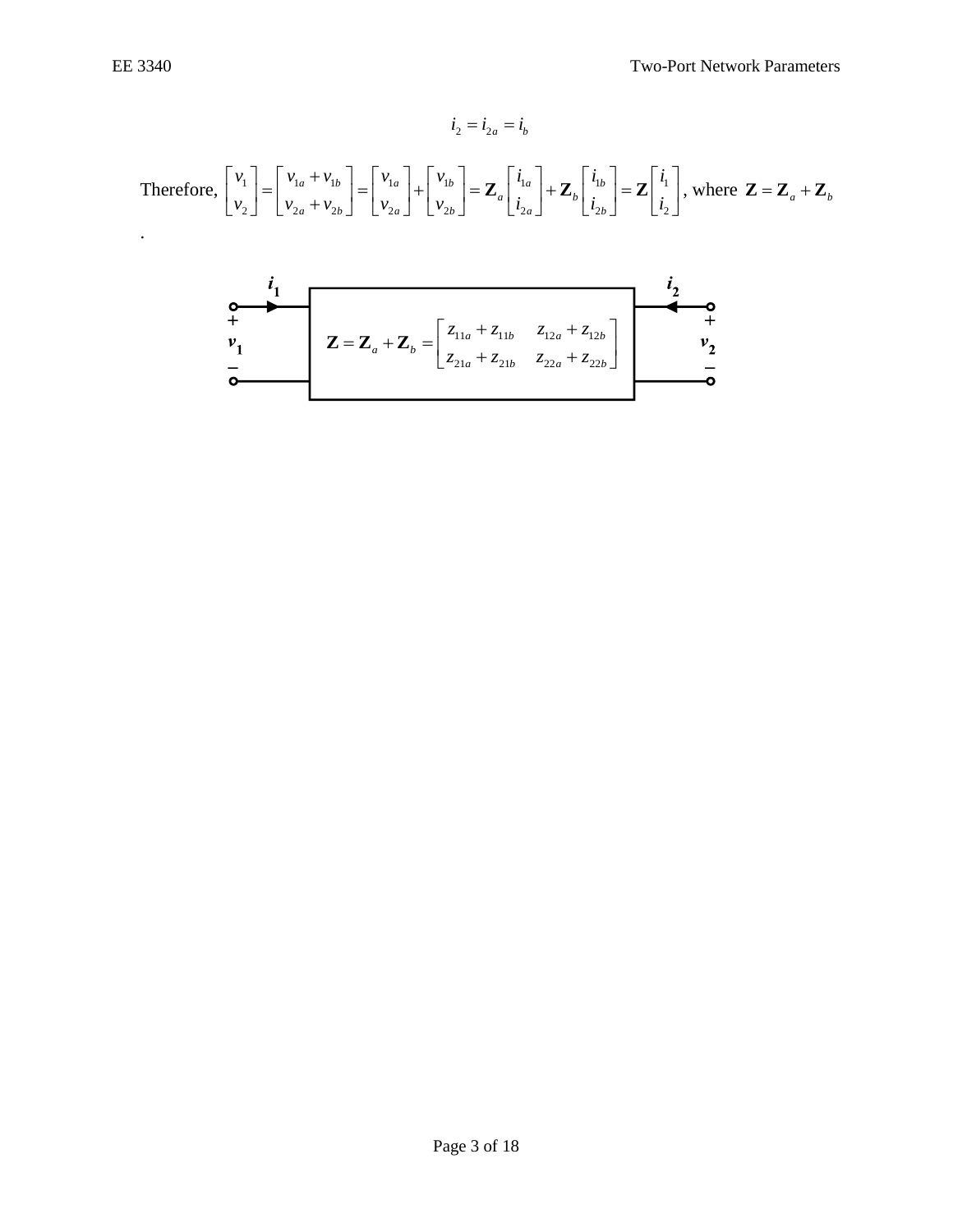2. Short-Circuit Admittance Parameters (also called "y" parameters) are defined by:

$$
\begin{aligned}\ni_1 &= y_{11}v_1 + y_{12}v_2 \\
i_2 &= y_{21}v_1 + y_{22}v_2\n\end{aligned}\n\quad \text{or, in matrix form,}\n\quad\n\begin{bmatrix}\ni_1 \\
i_2\n\end{bmatrix}\n=\n\begin{bmatrix}\ny_{11} & y_{12} \\
y_{21} & y_{22}\n\end{bmatrix}\n\begin{bmatrix}\nv_1 \\
v_2\n\end{bmatrix}
$$

The short-circuit admittance parameters may be evaluated as follows:

$$
y_{11} = \frac{i_1}{v_1}\Big|_{v_2=0}
$$
  $y_{12} = \frac{i_1}{v_2}\Big|_{v_1=0}$   $y_{21} = \frac{i_2}{v_1}\Big|_{v_2=0}$   $y_{22} = \frac{i_2}{v_2}\Big|_{v_1=0}$ 

and the equivalent circuit is:



Short-circuit admittance parameters are useful for combining two two-port networks that are connected together in a **Parallel-Parallel** configuration. The admittance parameters conveniently add together, as shown below:

11 12 21 22 *b b b b b y y y y* = **Y** 11 12 21 22 *a a a a y y y y* = **Y**

 $v_1 = v_{1a} = v_b$  $i_1 = i_{1a} + i_{1b}$  $v_2 = v_{2a} = v_{2b}$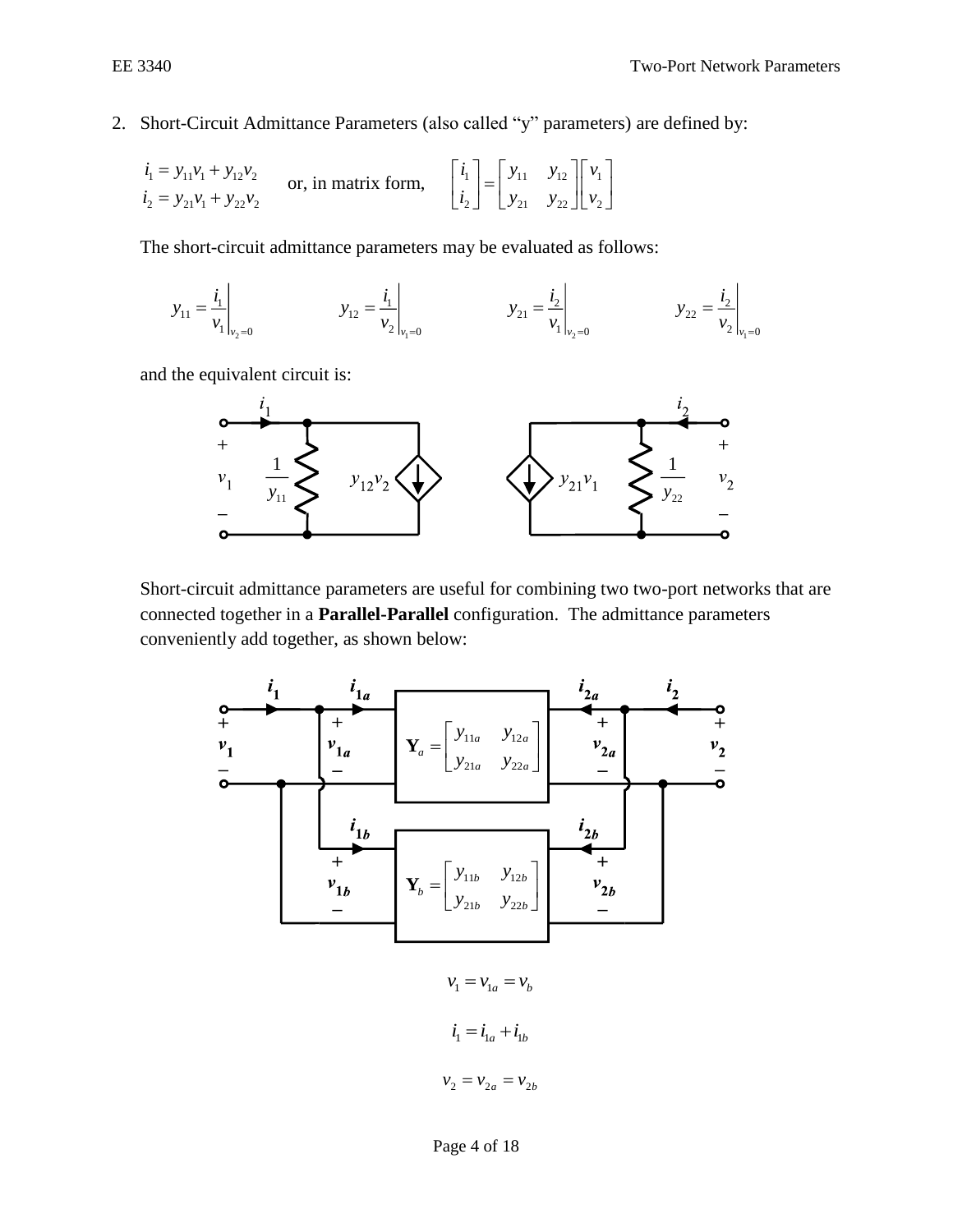$$
i_2 = i_{2a} + i_{2b}
$$
\nTherefore,\n
$$
\begin{bmatrix}\n i_1 \\
 i_2\n\end{bmatrix} =\n\begin{bmatrix}\n i_{1a} + i_{1b} \\
 i_{2a} + i_{2b}\n\end{bmatrix} =\n\begin{bmatrix}\n i_{1a} \\
 i_{2a}\n\end{bmatrix} +\n\begin{bmatrix}\n i_{1b} \\
 i_{2b}\n\end{bmatrix} =\n\mathbf{Y}_a\n\begin{bmatrix}\n v_{1a} \\
 v_{2a}\n\end{bmatrix} +\n\mathbf{Y}_b\n\begin{bmatrix}\n v_{1b} \\
 v_{2b}\n\end{bmatrix} =\n\mathbf{Y}\begin{bmatrix}\n v_1 \\
 v_2\n\end{bmatrix},
$$
\nwhere\n
$$
\mathbf{Y} = \mathbf{Y}_a + \mathbf{Y}_b
$$
\n
$$
\mathbf{Y} = \mathbf{Y}_a + \mathbf{Y}_b =\n\begin{bmatrix}\n y_{11a} + y_{11b} & y_{12a} + y_{12b} \\
 y_{21a} + y_{21b} & y_{22a} + y_{22b}\n\end{bmatrix}
$$
\n
$$
\mathbf{Y} = \mathbf{Y}_a + \mathbf{Y}_b =\n\begin{bmatrix}\n y_{11a} + y_{11b} & y_{12a} + y_{12b} \\
 y_{21a} + y_{21b} & y_{22a} + y_{22b}\n\end{bmatrix}
$$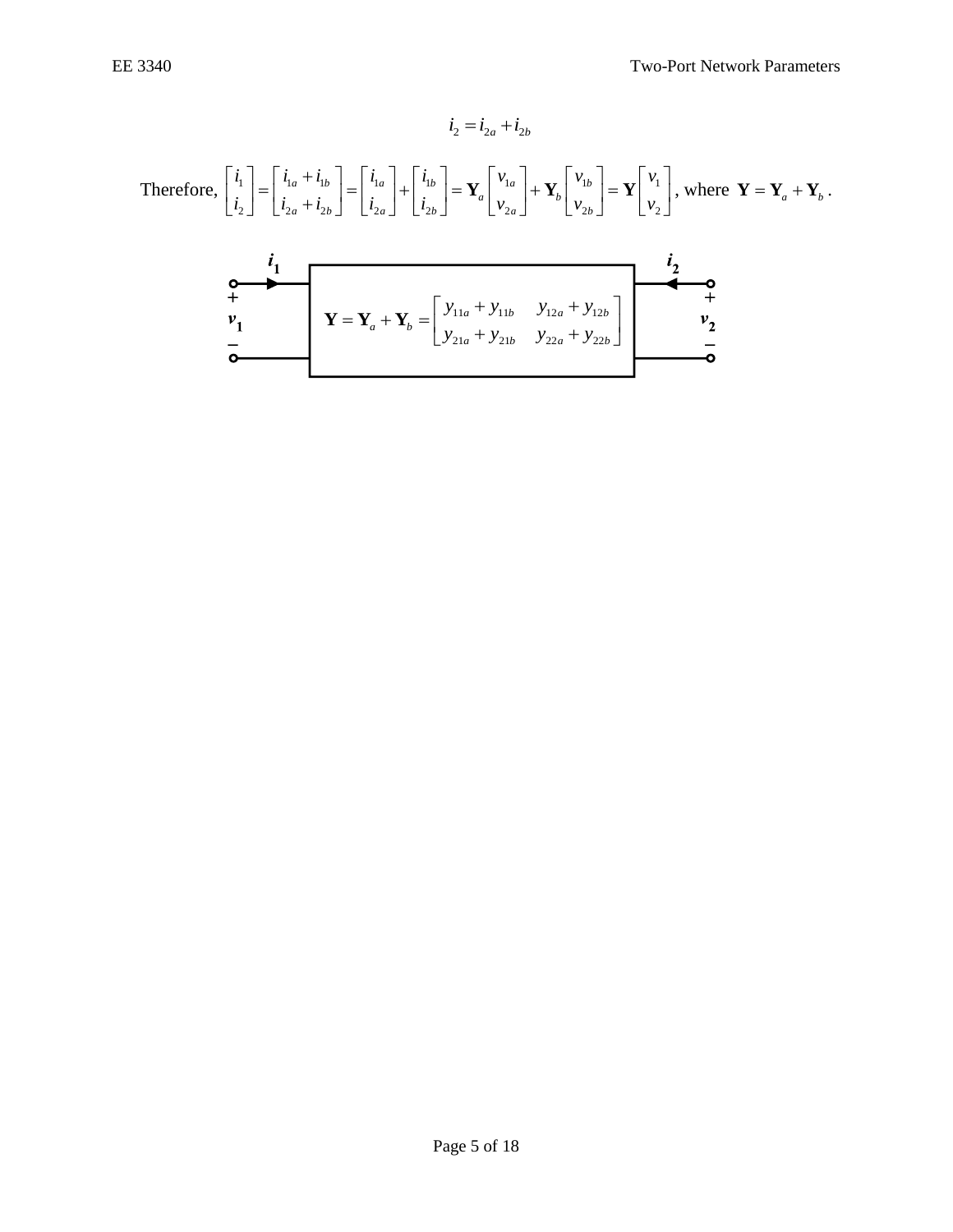$\ddot{\phantom{a}}$ 

3. Transmission Parameters (also called "a" parameters or "ABCD" parameters) are defined by:

$$
v_1 = a_{11}v_2 - a_{12}i_2
$$
  
\n $i_1 = a_{21}v_2 - a_{22}i_2$  or, in matrix form,  $\begin{bmatrix} v_1 \\ i_1 \end{bmatrix} = \begin{bmatrix} a_{11} & a_{12} \\ a_{21} & a_{22} \end{bmatrix} \begin{bmatrix} v_2 \\ -i_2 \end{bmatrix}$ 

The transmission parameters may be evaluated as follows:

$$
a_{11} = \frac{v_1}{v_2}\bigg|_{i_2=0} \qquad a_{12} = -\frac{v_1}{i_2}\bigg|_{v_2=0} \qquad a_{21} = \frac{i_1}{v_2}\bigg|_{i_2=0} \qquad a_{22} = -\frac{i_1}{i_2}\bigg|_{v_2=0}
$$

An alternate notation is sometimes seen in older documents:

$$
\begin{aligned}\nv_1 &= A v_2 - B i_2 \\
i_1 &= C v_2 - D i_2\n\end{aligned}\n\quad \text{or, in matrix form,}\n\quad\n\begin{bmatrix}\nv_1 \\
i_1\n\end{bmatrix}\n=\n\begin{bmatrix}\nA & B \\
C & D\n\end{bmatrix}\n\begin{bmatrix}\nv_2 \\
-i_2\n\end{bmatrix}
$$

Transmission parameters are useful for combining two two-port networks that are connected together in a **Cascade** configuration. The transmission parameters conveniently multiply together, from left to right (in order), as shown below:



Page 6 of 18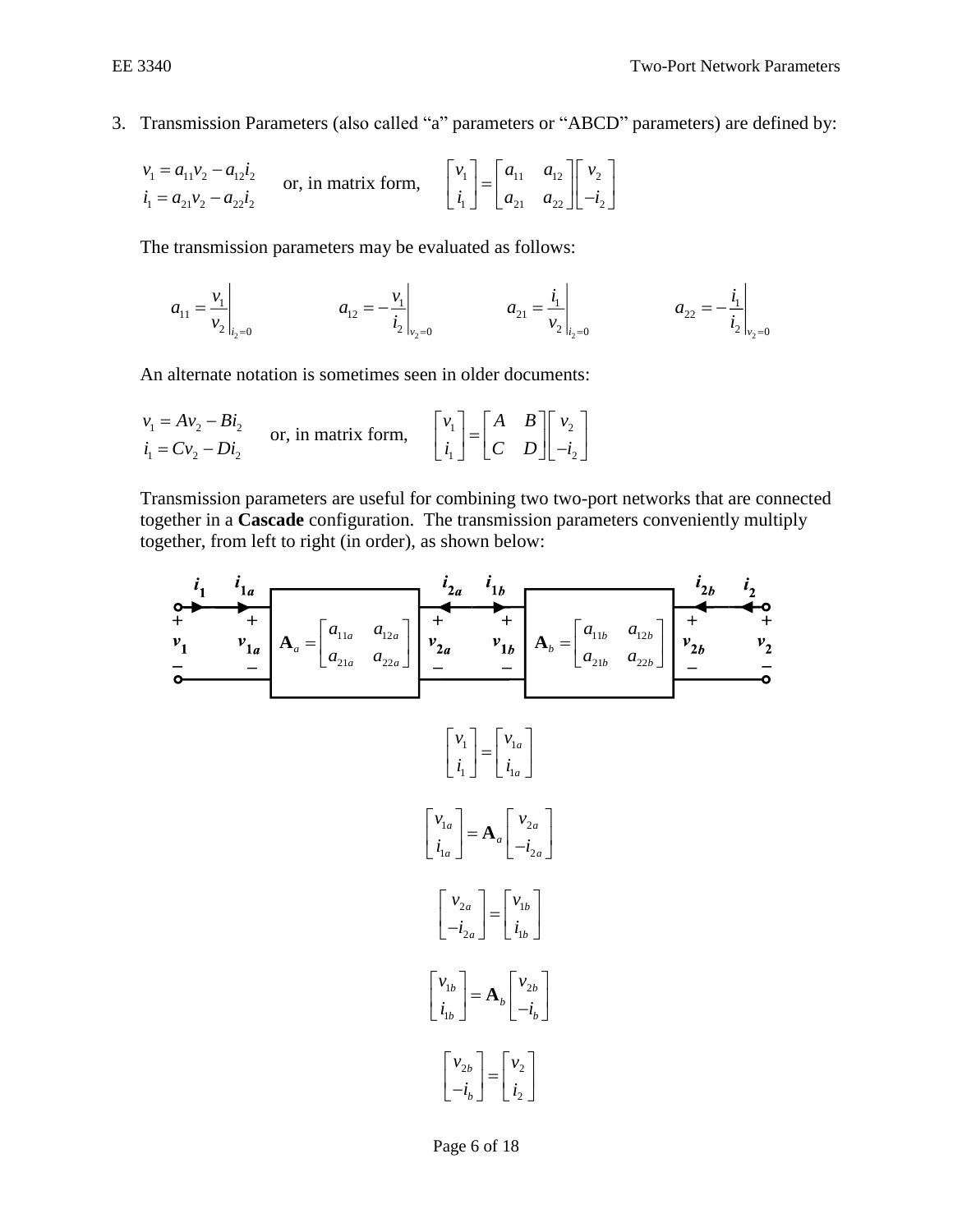Combining all of these, we have

$$
\begin{bmatrix} v_1 \\ i_1 \end{bmatrix} = \mathbf{A}_a \mathbf{A}_b \begin{bmatrix} v_2 \\ i_2 \end{bmatrix} = \mathbf{A} \begin{bmatrix} v_2 \\ i_2 \end{bmatrix}, \text{ where } \mathbf{A} = \mathbf{A}_a \mathbf{A}_b.
$$
  
\n
$$
\begin{bmatrix} \mathbf{i}_1 \\ \mathbf{v}_1 \\ \mathbf{v}_1 \\ \mathbf{v}_2 \end{bmatrix} = \mathbf{A} \begin{bmatrix} \mathbf{i}_2 \\ \mathbf{i}_2 \end{bmatrix}, \text{ where } \mathbf{A} = \mathbf{A}_a \mathbf{A}_b.
$$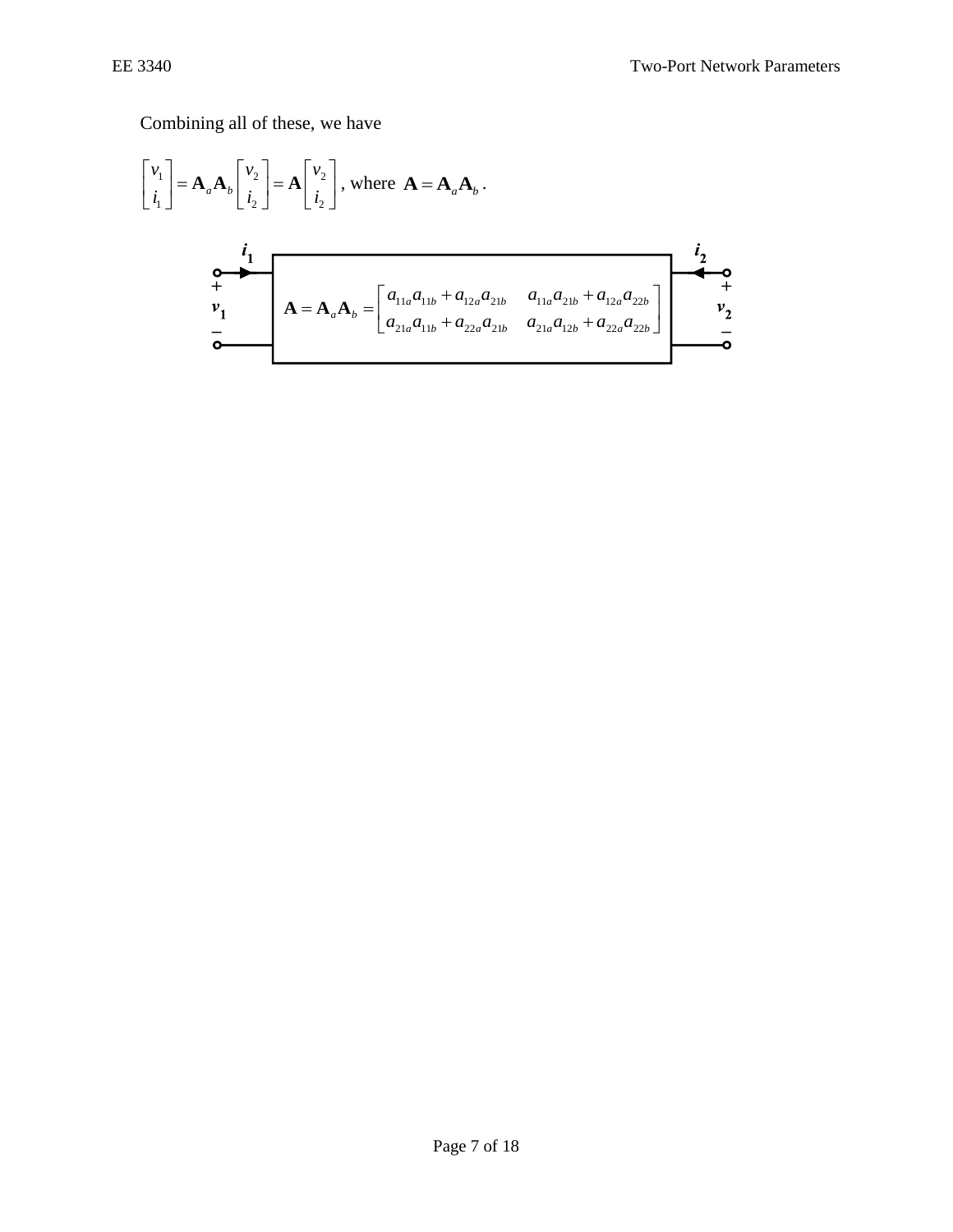$\mathbf{r}$ 

4. Inverse Transmission Parameters (also called "b" parameters) are defined by:

$$
\begin{aligned}\nv_2 &= b_{11}v_1 - b_{12}i_1 \\
i_2 &= b_{21}v_1 - b_{22}i_1\n\end{aligned}\n\quad \text{or, in matrix form,}\n\quad\n\begin{bmatrix}\nv_2 \\
i_2\n\end{bmatrix}\n=\n\begin{bmatrix}\nb_{11} & b_{12} \\
b_{21} & b_{22}\n\end{bmatrix}\n\begin{bmatrix}\nv_1 \\
-i_1\n\end{bmatrix}
$$

The inverse transmission parameters may be evaluated as follows:

 $\ddot{\phantom{a}}$ 

$$
b_{11} = \frac{v_2}{v_1}\bigg|_{i_1=0} \qquad b_{12} = -\frac{v_2}{i_1}\bigg|_{v_1=0} \qquad b_{21} = \frac{i_2}{v_1}\bigg|_{i_1=0} \qquad b_{22} = -\frac{i_2}{i_1}\bigg|_{v_1=0}
$$

An alternate notation is sometimes seen in older documents:

$$
\begin{aligned}\nv_2 &= A'v_1 - B'i_1 \\
i_2 &= C'v_1 - D'i_1\n\end{aligned}\n\quad \text{or, in matrix form,}\n\quad\n\begin{bmatrix}\nv_2 \\
i_2\n\end{bmatrix}\n=\n\begin{bmatrix}\nA' & B' \\
C' & D'\n\end{bmatrix}\n\begin{bmatrix}\nv_1 \\
-i_1\n\end{bmatrix}
$$

Inverse transmission parameters are useful for combining two two-port networks that are connected together in a **Cascade** configuration. The inverse transmission parameters conveniently multiply together, from right to left (in reverse order), as shown below:

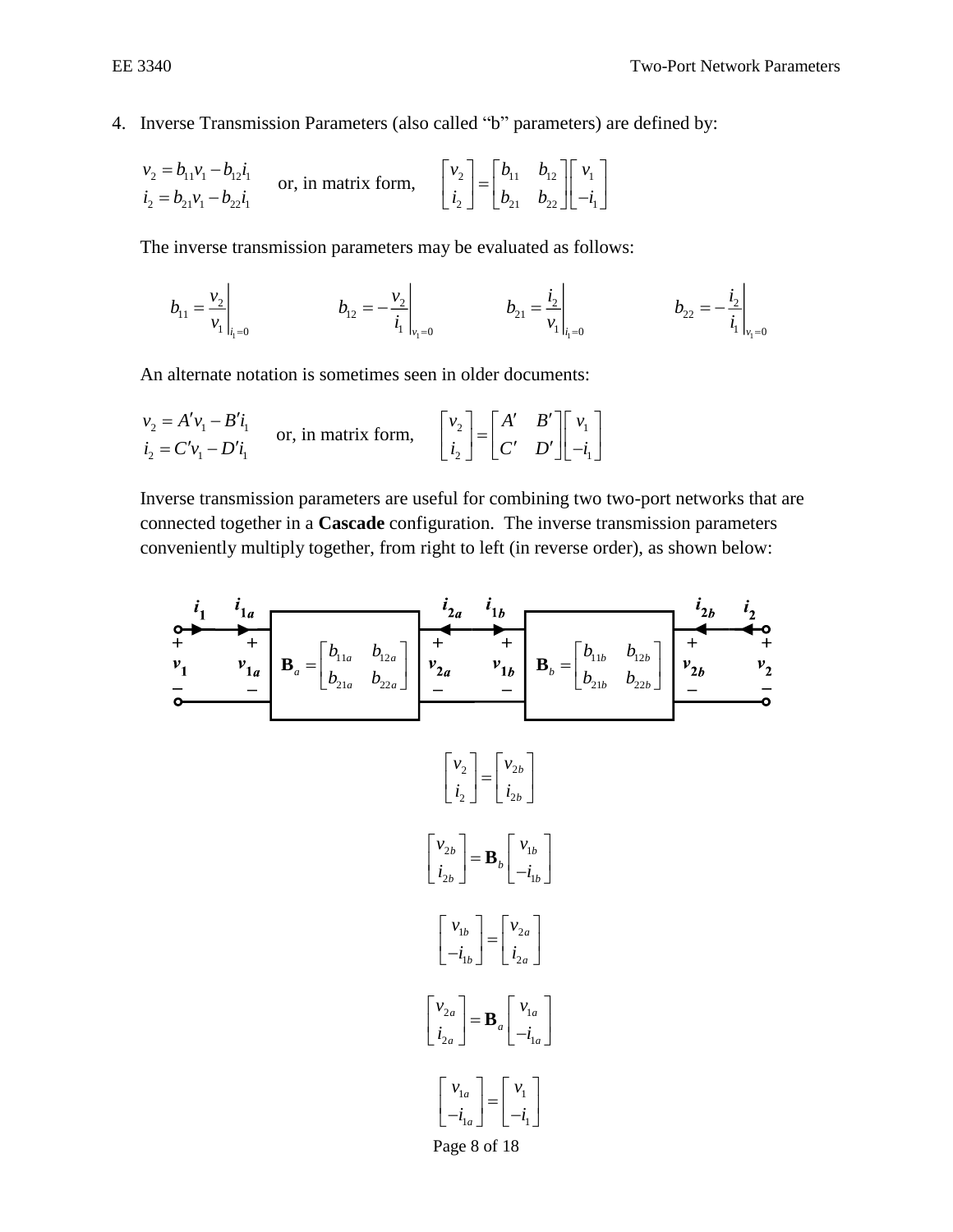Combining all of these, we have

 $2 + n n!$  1 1  $n!$  1 2 1 1 *b a*  $v_{\circ}$  |  $v_{\circ}$  |  $v_{\circ}$  |  $v_{\circ}$  $i_{\circ}$  |  $\qquad \qquad$   $\vert -i_{\circ} \vert$  |  $-i_{\circ}$  $\begin{bmatrix} v_2 \end{bmatrix}$   $\longrightarrow$   $\begin{bmatrix} v_1 \end{bmatrix}$   $\longrightarrow$   $\begin{bmatrix} v_1 \end{bmatrix}$  $\begin{bmatrix} 1 \\ i_2 \end{bmatrix} = \mathbf{B}_b \mathbf{B}_a \begin{bmatrix} 1 \\ -i_1 \end{bmatrix} = \mathbf{B} \begin{bmatrix} 1 \\ -i_1 \end{bmatrix}$ , where  $\mathbf{B} = \mathbf{B}_b \mathbf{B}_a$ . (Important: Note the reverse order.)

$$
\begin{array}{c}\n i_1 \\
 + \\
 v_1 \\
 \hline\n 0\n\end{array}\n\qquad\n\begin{bmatrix}\n b_{11b}b_{11a} + b_{12b}b_{21a} & b_{11b}b_{21a} + b_{12b}b_{22a} \\
 b_{21b}b_{11a} + b_{22b}b_{21a} & b_{21b}b_{12a} + b_{22b}b_{22a}\n\end{bmatrix}
$$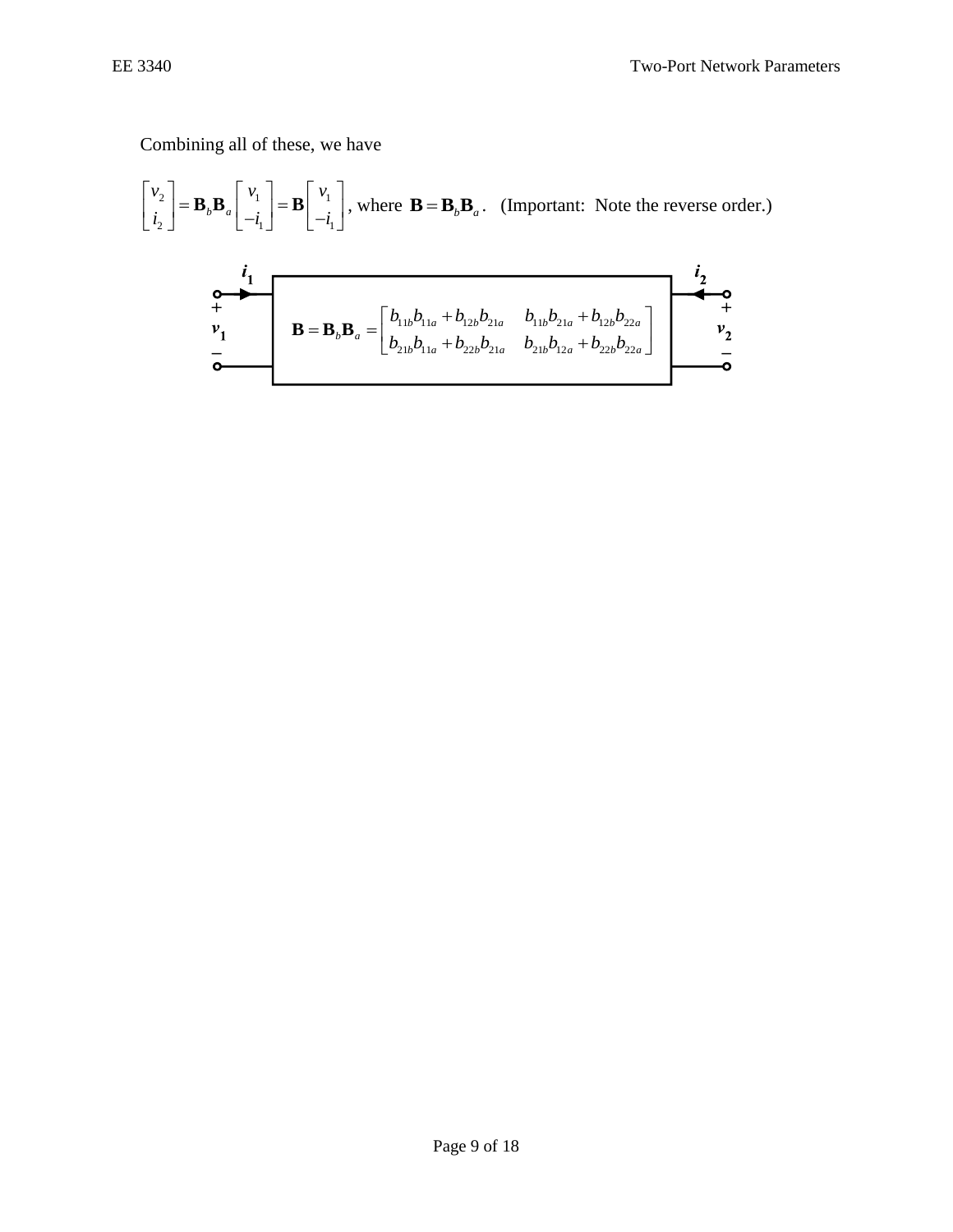## 5. Hybrid Parameters (also called "h" parameters)

$$
v_1 = h_{11}i_1 + h_{12}v_2
$$
  
\n $i_2 = h_{21}i_1 + h_{22}v_2$  or, in matrix form,  $\begin{bmatrix} v_1 \\ i_2 \end{bmatrix} = \begin{bmatrix} h_{11} & h_{12} \\ h_{21} & h_{22} \end{bmatrix} \begin{bmatrix} i_1 \\ i_2 \end{bmatrix}$ 

The hybrid parameters may be evaluated as follows:

$$
h_{11} = \frac{v_1}{i_1}\bigg|_{v_2=0} \qquad \qquad h_{12} = \frac{v_1}{v_2}\bigg|_{i_1=0} \qquad \qquad h_{21} = \frac{i_2}{i_1}\bigg|_{v_2=0} \qquad \qquad h_{22} = \frac{i_2}{v_2}\bigg|_{i_1=0}
$$

and the equivalent circuit is:



Hybrid parameters are useful for combining two two-port networks that are connected together in a **Series-Parallel** configuration. The hybrid parameters conveniently add together, as shown below:

11 12 21 22 *b b b b b h h h h* = **H** 11 12 21 22 *a a a a a h h h h* **H**

 $v_1 = v_{1a} + v_{1b}$  $i_1 = i_{1a} = i_{1b}$  $v_2 = v_{2a} = v_{2b}$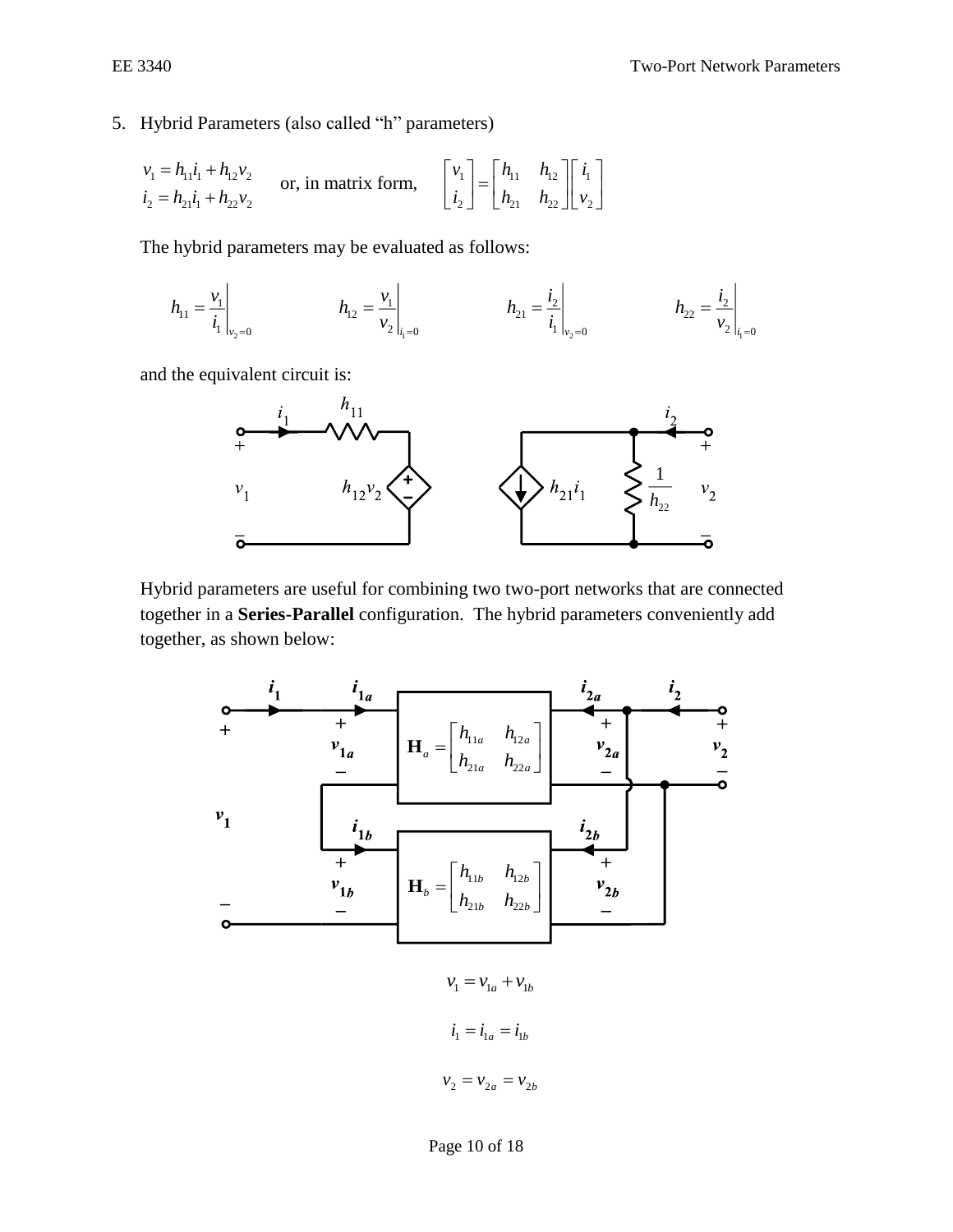$$
\vec{i}_2 = \vec{i}_{2a} + \vec{i}_{2b}
$$
  
Therefore, 
$$
\begin{bmatrix} v_1 \\ \vec{i}_2 \end{bmatrix} = \begin{bmatrix} v_{1a} + v_{1b} \\ \vec{i}_{2a} + \vec{i}_{2b} \end{bmatrix} = \begin{bmatrix} v_{1a} \\ \vec{i}_{2a} \end{bmatrix} + \begin{bmatrix} v_{1b} \\ \vec{i}_b \end{bmatrix} = \mathbf{H}_a \begin{bmatrix} \vec{i}_{1a} \\ v_{2a} \end{bmatrix} + \mathbf{H}_b \begin{bmatrix} \vec{i}_{1b} \\ v_{2b} \end{bmatrix} = \mathbf{H} \begin{bmatrix} \vec{i}_1 \\ v_2 \end{bmatrix}, \text{ where}
$$

$$
\mathbf{H} = \mathbf{H}_a + \mathbf{H}_b.
$$

$$
\begin{array}{c}\n i_1 \\
 + \\
 v_1 \\
 - \\
 \end{array}\n \qquad\n \mathbf{H} = \mathbf{H}_a + \mathbf{H}_b = \begin{bmatrix}\n h_{11a} + h_{11b} & h_{12a} + h_{12b} \\
 h_{21a} + h_{21b} & h_{22a} + h_{22b}\n \end{bmatrix}
$$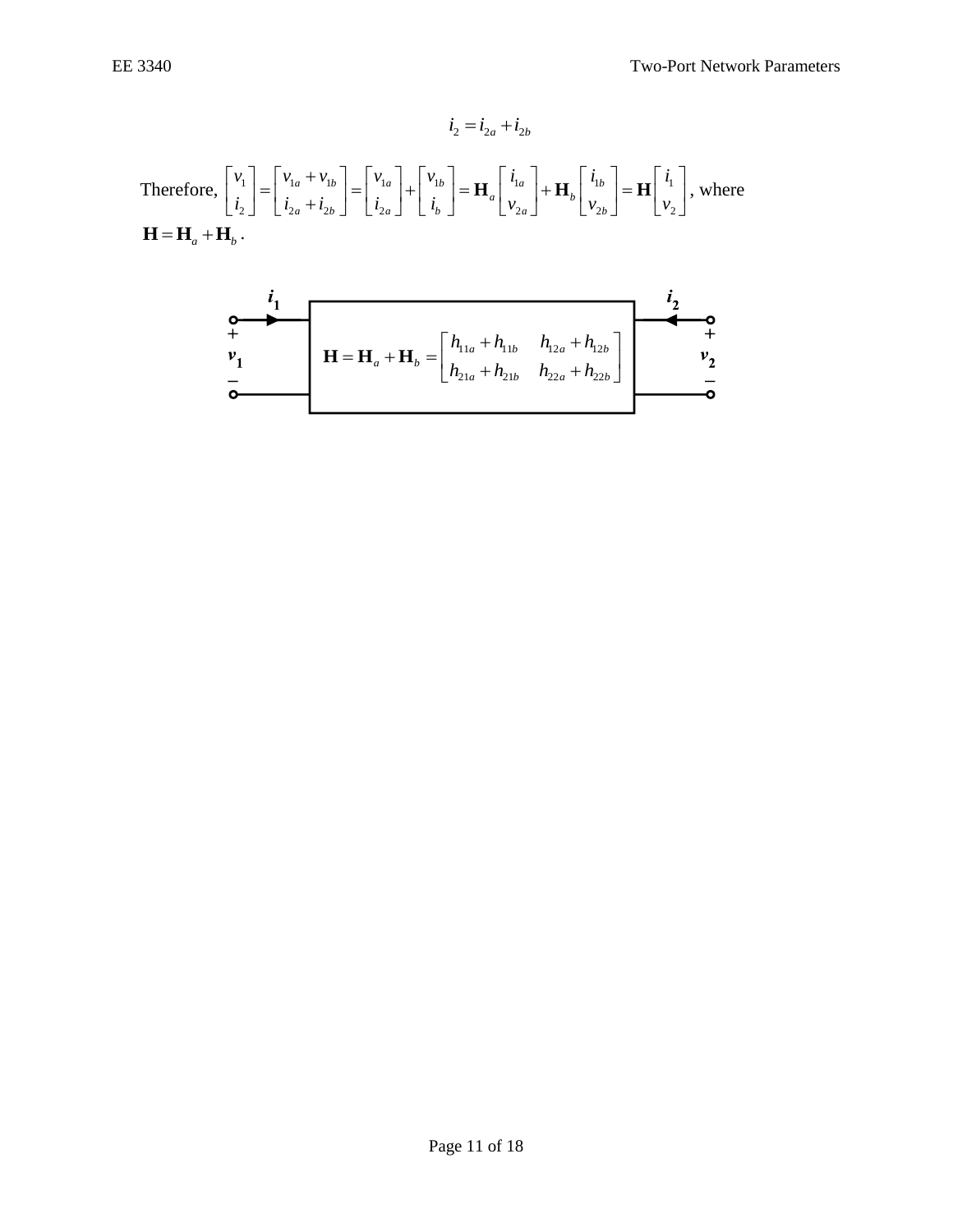6. Inverse Hybrid Parameters (also called "g" parameters)

$$
\begin{aligned}\ni_1 &= g_{11}v_1 + g_{12}i_2\\
v_2 &= g_{21}v_1 + g_{22}i_2\n\end{aligned}\n\quad \text{or, in matrix form,}\n\quad\n\begin{bmatrix}\ni_1\\
v_2\n\end{bmatrix}\n=\n\begin{bmatrix}\ng_{11} & g_{12}\\
g_{21} & g_{22}\n\end{bmatrix}\n\begin{bmatrix}\nv_1\\
i_2\n\end{bmatrix}
$$

The inverse hybrid parameters may be evaluated as follows:

$$
g_{11} = \frac{i_1}{v_1}\Big|_{i_2=0}
$$
  $g_{12} = \frac{i_1}{i_2}\Big|_{v_1=0}$   $g_{21} = \frac{v_2}{v_1}\Big|_{i_2=0}$   $g_{22} = \frac{v_2}{i_2}\Big|_{v_1=0}$ 

 $\mathcal{L}$ 

and the equivalent circuit is:



Inverse hybrid parameters are useful for combining two two-port networks that are connected together in a **Parallel-Series** configuration. The inverse hybrid parameters conveniently add together, as shown below:

11 12 21 22 *b b b b b g g g g* = **G** 11 12 21 22 *a a a a g g g g* = **G**

 $v_1 = v_{1a} = v_{1b}$  $i_1 = i_{1a} + i_{1b}$  $v_2 = v_{2a} + v_{2b}$  $i_2 = i_{2a} = i_{2b}$ 

Page 12 of 18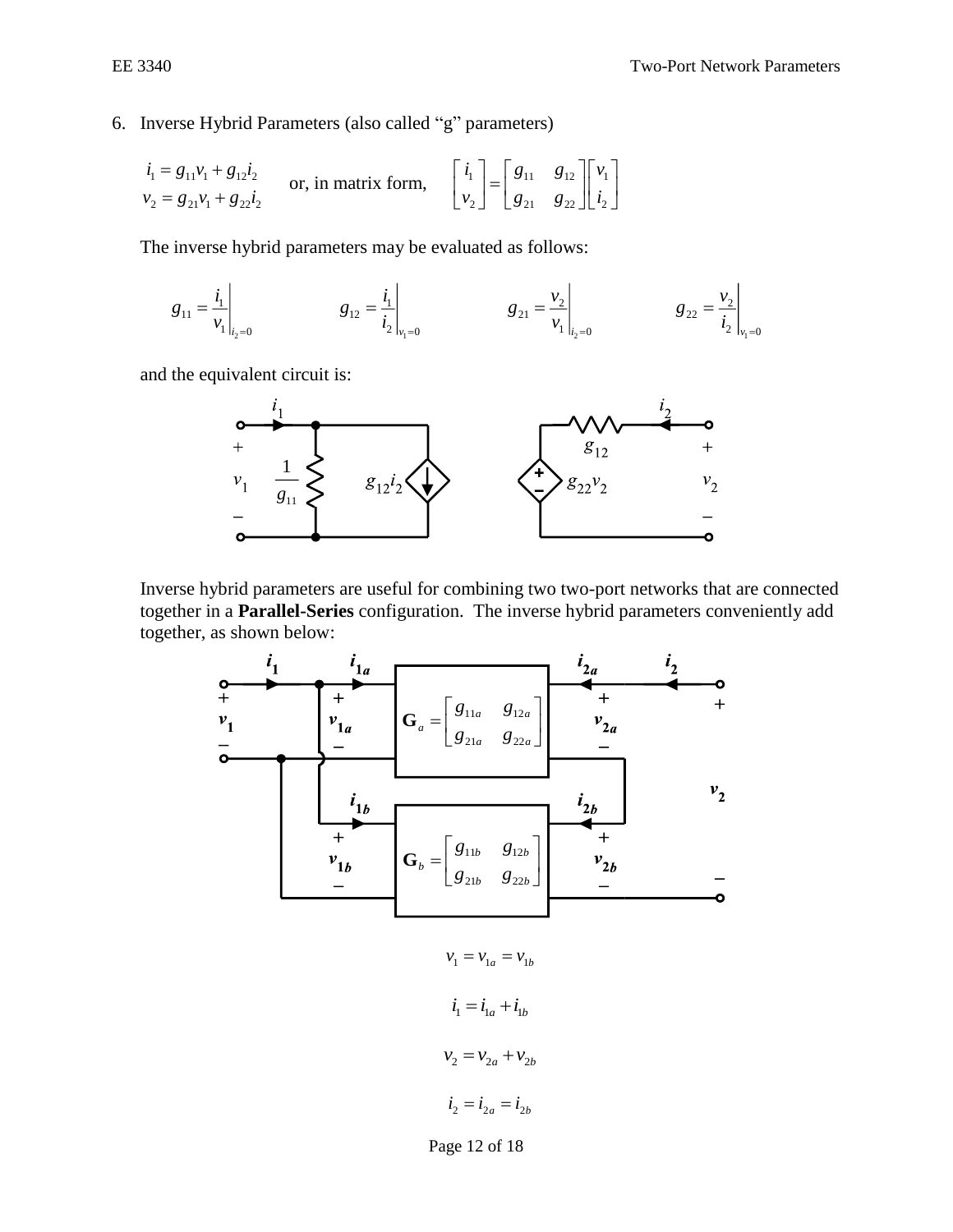Therefore, 
$$
\begin{bmatrix} i_1 \\ v_2 \end{bmatrix} = \begin{bmatrix} i_{1a} + i_{1b} \\ v_{2a} + v_{2b} \end{bmatrix} = \begin{bmatrix} i_{1a} \\ v_{2a} \end{bmatrix} + \begin{bmatrix} i_{1b} \\ v_{2b} \end{bmatrix} = \mathbf{G}_a \begin{bmatrix} v_{1a} \\ i_{2a} \end{bmatrix} + \mathbf{G}_b \begin{bmatrix} v_{1b} \\ i_{2b} \end{bmatrix} = \mathbf{G} \begin{bmatrix} v_1 \\ i_2 \end{bmatrix}
$$
, where  $\mathbf{G} = \mathbf{G}_a + \mathbf{G}_b$ .

$$
\begin{array}{c|c}\n i_1 \\
 + \\
 v_1 \\
 \hline\n 0\n\end{array}\n\qquad\nG = G_a + G_b = \begin{bmatrix}\n g_{11a} + g_{11b} & g_{12a} + g_{12b} \\
 g_{21a} + g_{21b} & g_{22a} + g_{22b}\n\end{bmatrix}
$$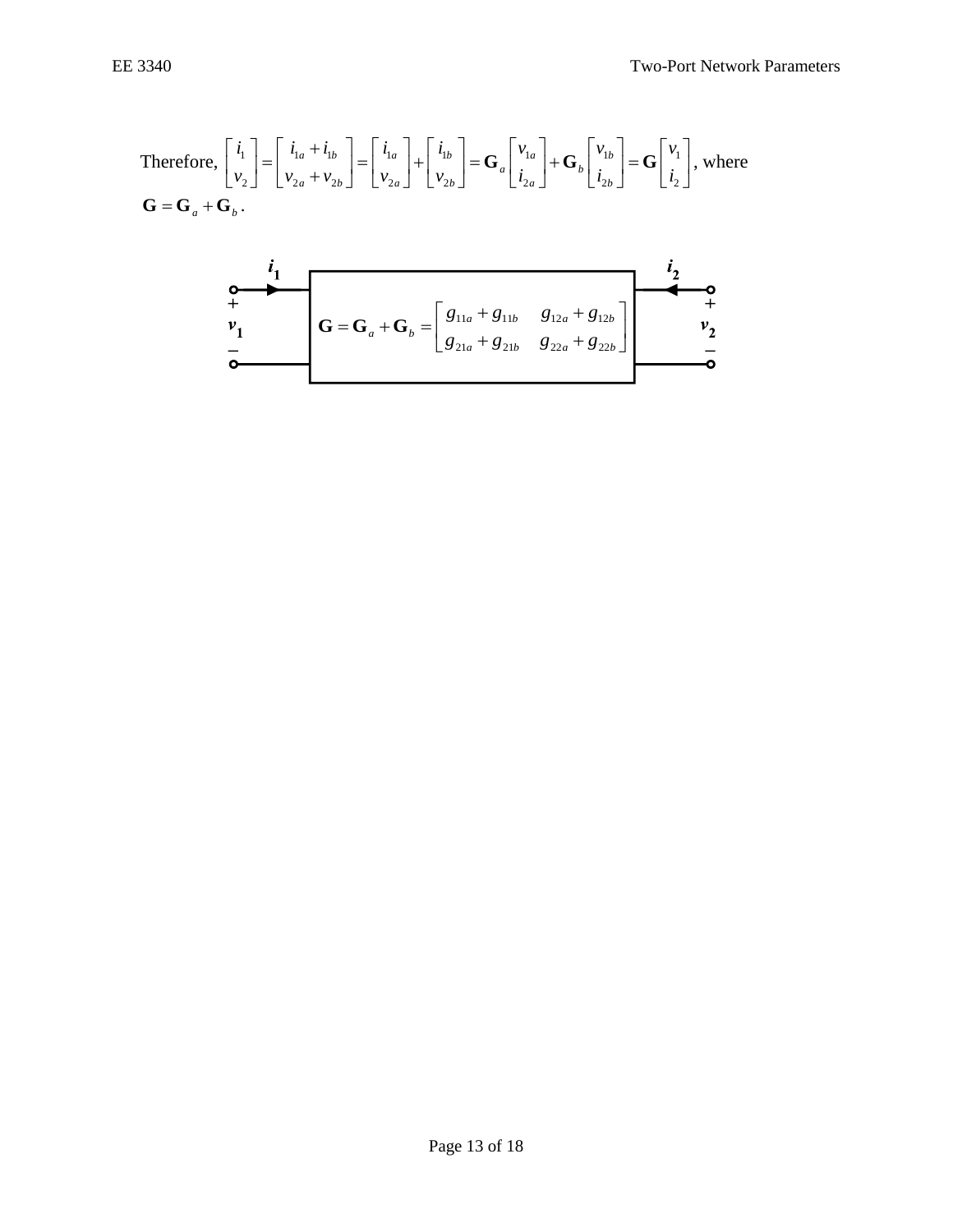It is frequently necessary to convert a set of two-port parameters from one form to another, as the description given may not lend itself to convenient analysis of the network into which the two-port is to be inserted. A little algebra (not shown here) yields the transformation equations between all six of the different possible descriptions as tabulated below.

|                               | $\ensuremath{\mathnormal{Z}}$                                                                                                                                              | $\overline{y}$                                                                                                        | $\boldsymbol{a}$                                                                                                          | $\boldsymbol{b}$                                                                                                                             | $\boldsymbol{h}$                                                                                                                                      | $\boldsymbol{g}$                                                                                                                                   |
|-------------------------------|----------------------------------------------------------------------------------------------------------------------------------------------------------------------------|-----------------------------------------------------------------------------------------------------------------------|---------------------------------------------------------------------------------------------------------------------------|----------------------------------------------------------------------------------------------------------------------------------------------|-------------------------------------------------------------------------------------------------------------------------------------------------------|----------------------------------------------------------------------------------------------------------------------------------------------------|
| $\ensuremath{\mathnormal{Z}}$ | $z_{11}$<br>$\mathcal{Z}_{12}$<br>$\mathcal{Z}_{21}$<br>$z_{22}$                                                                                                           | $\frac{y_{12}}{\Delta_y}$<br>$y_{22}$<br>$\Delta_{y}$<br>$y_{21}$<br>$y_{11}$                                         | $\Delta_a$<br>$a_{11}$<br>$a_{21}$<br>$a_{21}$<br>$\frac{1}{ }$<br>$a_{22}$                                               | $\frac{1}{\sqrt{1}}$<br>$b_{22}$<br>$\overline{b_{21}}$<br>$b_{21}$<br>$b_{11}$<br>$\Delta_b$                                                | $\Delta_h$<br>$h_{12}$<br>$h_{22}$<br>$h_{22}$<br>$h_{21}$<br>$\frac{1}{\sqrt{2}}$                                                                    | $\mathbf{1}$<br>$g_{12}$<br>$g_{11}$<br>$g_{11}$<br>$\Delta_{\underline{s}}$<br>$g_{21}$                                                           |
| $\mathbf{y}$                  | $\frac{z_{12}}{z_{12}}$<br>$\frac{Z_{22}}{Z_{22}}$<br>$\Delta_z$<br>$\tilde{\Delta}_z$<br>$-\frac{z_{21}}{\Delta_z}$<br>$\underline{\mathcal{Z}_{11}}$                     | $\Delta_{y}$<br>$\Delta_{y}$<br>$y_{11}$<br>$y_{12}$<br>$y_{21}$<br>$y_{22}$                                          | $a_{21}$<br>$a_{21}$<br>$\Delta_a$<br>$a_{22}$<br>$a_{12}$<br>$a_{12}$<br>$\frac{1}{\sqrt{2}}$<br>$a_{11}$                | $b_{21}$<br>$b_{21}$<br>$-\frac{1}{b_{12}}$<br>$b_{11}$<br>$b_{12}$<br>$\underline{\Delta_b}$<br>$b_{22}$                                    | $\overline{h_{22}}$<br>$h_{22}$<br>$h_{12}$<br>$\overline{1}$<br>$\overline{h_{11}}$<br>$h_{11}$<br>$\frac{h_{21}}{h_{11}}$<br>$\underline{\Delta_h}$ | $g_{\rm 11}$<br>$g_{11}$<br>$\Delta_{\rm g}$<br>$\frac{g_{12}}{g_{22}}$<br>$g_{22}$<br>$g_{22}$<br>$\frac{1}{\sqrt{2}}$<br>$\frac{g_{21}}{g_{21}}$ |
| $\boldsymbol{a}$              | $\Delta_z$<br>$\Delta_z$<br>$\frac{Z_{11}}{Z_{12}}$<br>$z_{21}$<br>$\bar{z}_{21}$<br>$\overline{1}$<br>$\frac{Z_{22}}{Z_{22}}$<br>$\mathcal{Z}_{21}$<br>$\mathcal{Z}_{21}$ | $\mathbf{1}$<br>$y_{22}$<br>$y_{21}$<br>$y_{21}$<br>$\Delta_{\rm y}$<br>$y_{11}$<br>$y_{21}$                          | $a_{12}$<br>$a_{12}$<br>$a_{11}$<br>$a_{12}$<br>$\boldsymbol{a}_{21}$<br>$\boldsymbol{a}_{22}$                            | $b_{12}$<br>$b_{12}$<br>$\frac{b_{12}}{\Delta_b}$<br>$\underline{b_{22}}$<br>$\Delta_b$<br>$b_{11}$<br>$b_{21}$<br>$\Delta_b$<br>$\Lambda_b$ | $\overline{h_{11}}$<br>$\Delta_h$<br>$h_{11}$<br>$\overline{h_{21}}$<br>$h_{21}$<br>$\,1\,$<br>$h_{22}$<br>$\overline{h_{21}}$<br>$h_{21}$            | $g_{22}$<br>$g_{22}$<br>$\frac{1}{\sqrt{2}}$<br>$g_{22}$<br>$g_{21}$<br>$g_{\rm 21}$<br>$\Delta_{\rm g}$<br>$g_{11}$<br>$g_{21}$<br>$g_{21}$       |
| $\boldsymbol{b}$              | $\Delta_z$<br>$z_{22}$<br>$\mathcal{Z}_{12}$<br>$\mathcal{Z}_{12}$<br>$\frac{1}{\sqrt{2}}$<br>$\frac{Z_{11}}{Z_{12}}$<br>$\mathcal{Z}_{12}$<br>$z_{12}$                    | $\frac{y_{21}}{1}$<br>$y_{11}$<br>$y_{12}$<br>$y_{12}$<br>$\Delta_{y}$<br>$y_{22}$<br>$y_{12}$<br>$y_{12}$            | $\frac{a_{22}}{\Delta_a}$<br>$a_{12}$<br>$\Delta_a$<br>$\frac{a_{21}}{\Delta_a}$<br>$\frac{a_{11}}{a_{11}}$<br>$\Delta_a$ | $b_{12}$<br>$b_{11}$<br>$b_{22}$<br>$b_{21}$                                                                                                 | $\frac{1}{h_{12}}$<br>$h_{11}$<br>$h_{12}$<br>$h_{22}$<br>$\Delta_h$<br>$h_{12}$<br>$h_{12}$                                                          | $\Delta_{\textit{g}}$<br>$ 8_{22}$<br>$g_{\scriptscriptstyle{12}}$<br>$g_{12}$<br>$\overline{1}$<br>$g_{11}$<br>$g_{12}$<br>$g_{12}$               |
| $\boldsymbol{h}$              | $\Delta_z$<br>$\frac{z_{12}}{z_{12}}$<br>$\bar{z}_{22}$<br>$z_{22}$<br>$\frac{z_{21}}{z_{21}}$<br>$\frac{1}{\sqrt{2}}$<br>$\bar{z}_{22}$<br>$z_{22}$                       | $\frac{1}{\sqrt{2}}$<br>$y_{12}$<br>$y_{11}$<br>$y_{11}$<br>$\Delta_{y}$<br>$y_{21}$<br>$y_{11}$<br>$y_{11}$          | $\Delta_a$<br>$a_{12}$<br>$a_{22}$<br>$a_{22}$<br>$\frac{1}{\sqrt{2}}$<br>$a_{21}$<br>$a_{22}$<br>$a_{22}$                | $\frac{1}{ }$<br>$b_{12}$<br>$\overline{b_{11}}$<br>$b_{11}$<br>$\Delta_b$<br>$b_{21}$<br>$b_{11}$<br>$b_{\scriptscriptstyle 11}$            | $h_{11}$<br>$h_{12}$<br>$h_{21}$<br>$h_{22}$                                                                                                          | $g_{12}$<br>$8_{22}$<br>$\bar{\Delta}_g$<br>$\Delta_g$<br>$g_{21}$<br>$g_{11}$<br>$\overline{\Delta}_g$<br>$\Delta_{_g}$                           |
| $\boldsymbol{g}$              | $\overline{1}$<br>$\frac{z_{12}}{z_{12}}$<br>$z_{11}$<br>$z_{11}$<br>$\Delta_z$<br>$\frac{Z_{21}}{Z_{21}}$<br>$z_{11}$<br>$\bar{z}_{11}$                                   | $\Delta_{y}$<br>$y_{12}$<br>$y_{22}$<br>$y_{22}$<br>$\overline{1}$<br>$\frac{y_{21}}{x_{21}}$<br>$y_{22}$<br>$y_{22}$ | $\Delta_a$<br>$a_{21}$<br>$a_{11}$<br>$a_{11}$<br>$\overline{1}$<br>$\frac{a_{12}}{a_{12}}$<br>$a_{11}$<br>$a_{11}$       | $\mathbf{1}$<br>$b_{21}$<br>$b_{22}$<br>$b_{22}$<br>$\Delta_b$<br>$b_{12}$<br>$b_{22}$<br>$b_{22}$                                           | $h_{22}$<br>$h_{12}$<br>$\Delta_h$<br>$\Delta_h$<br>$h_{21}$<br>$h_{11}$<br>$\overline{\Delta}_h$<br>$\Delta_h$                                       | $g_{11}$<br>$g_{12}$<br>$g_{\rm 21}$<br>$g_{\rm 22}$                                                                                               |

## **Two-Port Parameters Conversion Table**

*Note that*  $\Delta_{r} = \begin{vmatrix} x_{11} & x_{12} \\ x_{21} & x_{22} \end{vmatrix}$  $11^{11}22$   $12^{12}21$  $x_2$   $x_2$  $x<sub>i</sub>$ ,  $x<sub>j</sub>$  $x_i, x_{i_0} - x_{i_0}x$ *x x*  $\Delta_x = \begin{bmatrix} 1 & 0 & 0 \\ 0 & 0 & 0 \end{bmatrix} = x_{11}x_{22} - x_{12}x_{21}$  in the above table, where  $x = z, y, a, b, h,$  or g.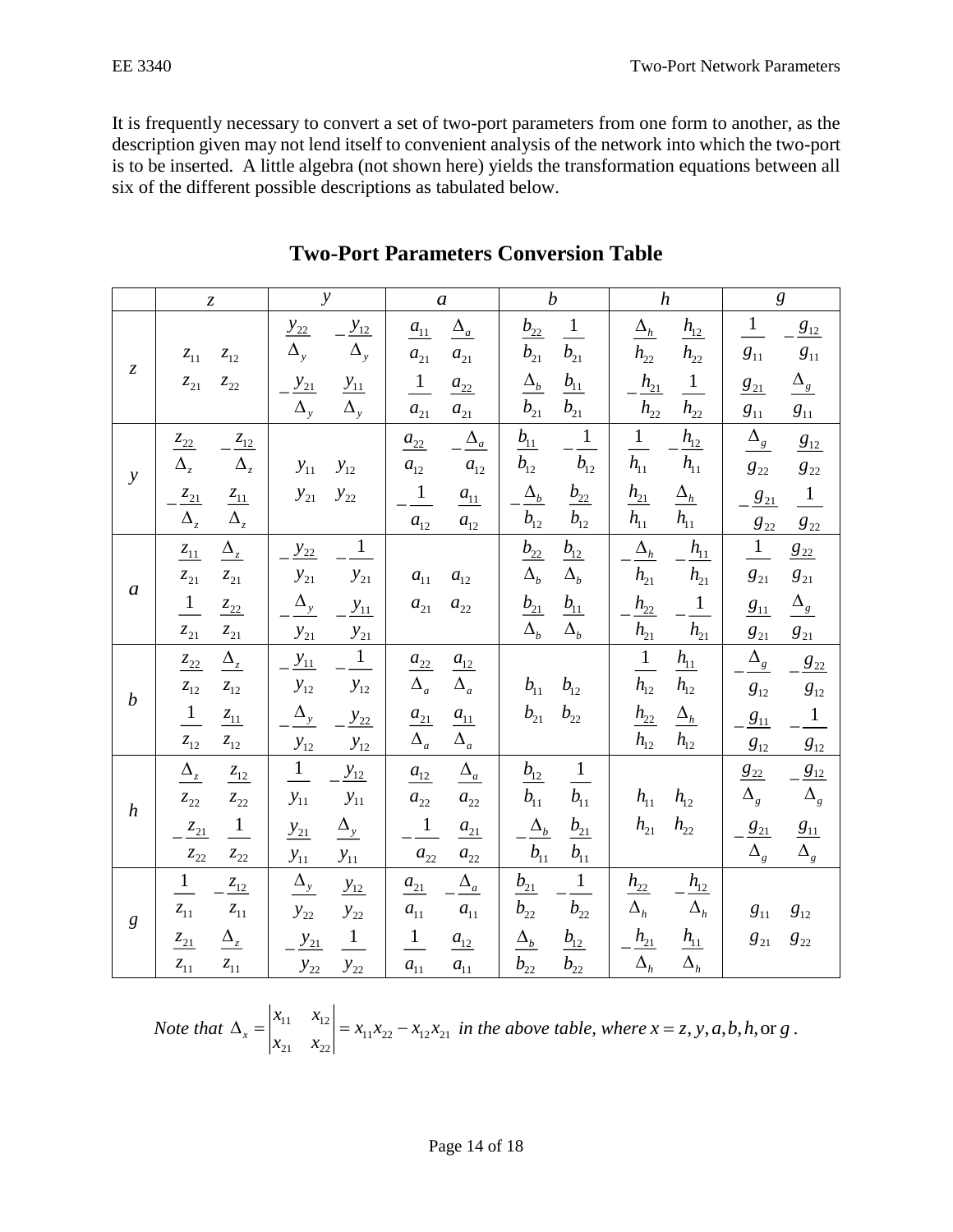### **Example:**

Suppose two networks, one whose hybrid parameters are known, and the other whose admittance parameters are known, are to be connected in a cascade configuration as shown below. Determine the impedance parameters of the combined circuit. Then sketch an equivalent circuit for the result.



#### **Solution:**

Cascaded two-ports are combined easiest in terms of their transmission or inverse transmission parameters as described above. Let's try both ways to enhance our confidence in this method of analysis by, hopefully, determining the same answer both ways.

*First*, convert each network's description to equivalent transmission parameters, multiply them in order, then convert the resulting description to its equivalent impedance parameters.

$$
\mathbf{A}_{a} = \begin{bmatrix} -\frac{\Delta_{ha}}{h_{21a}} & -\frac{h_{11a}}{h_{21a}} \\ -\frac{h_{22a}}{h_{21a}} & -\frac{1}{h_{21a}} \end{bmatrix} = \begin{bmatrix} -(1)\left(\frac{1}{2}\right) - (1)(-1) & -\left(\frac{1}{2}\right) \\ -\left(\frac{1}{2}\right) & -\left(\frac{1}{2}\right) \\ -\left(\frac{1}{2}\right) & -\frac{1}{2} \end{bmatrix} = \begin{bmatrix} \frac{3}{2} & 1 \\ \frac{1}{2} & 1 \end{bmatrix}
$$

$$
\mathbf{A}_{b} = \begin{bmatrix} -\frac{y_{22b}}{y_{21b}} & -\frac{1}{y_{21b}} \\ -\frac{\Delta_{yb}}{y_{21b}} & -\frac{y_{11b}}{y_{21b}} \end{bmatrix} = \begin{bmatrix} -\frac{1}{2} & -\frac{1}{2} \\ -\frac{1}{2} & -\frac{1}{2} \end{bmatrix} \begin{bmatrix} -\frac{1}{2} & 1 \\ -\frac{1}{2} & \frac{1}{2} \end{bmatrix}
$$

$$
\mathbf{A} = \mathbf{A}_{a} \mathbf{A}_{b} = \begin{bmatrix} \frac{3}{2} & 1 \\ \frac{1}{2} & 1 \end{bmatrix} \begin{bmatrix} 1 & 1 \\ \frac{1}{2} & \frac{3}{2} \end{bmatrix} = \begin{bmatrix} \frac{3}{2} & 1 \\ \frac{1}{2} & \frac{3}{2} \end{bmatrix} = \begin{bmatrix} \frac{3}{2} & 1 \\ \frac{1}{2} & \frac{3}{2} \end{bmatrix} = \begin{bmatrix} \frac{3}{2} & 1 \\ \frac{1}{2} & \frac{3}{2} \end{bmatrix} = \begin{bmatrix} \frac{3}{2} & 1 \\ \frac{1}{2} & \frac{3}{2} \end{bmatrix} = \begin{bmatrix} \frac{3}{2} & 1 \\ \frac{1}{2} & \frac{3}{2} \end{bmatrix} = \begin{bmatrix} \frac{3}{2} & 1 \\ \frac{1}{2} & \frac{3}{2} \end{bmatrix} = \begin{bmatrix} \frac{3}{2} & 1 \\ \frac{1}{2} & \frac{3}{2} \end{bmatrix
$$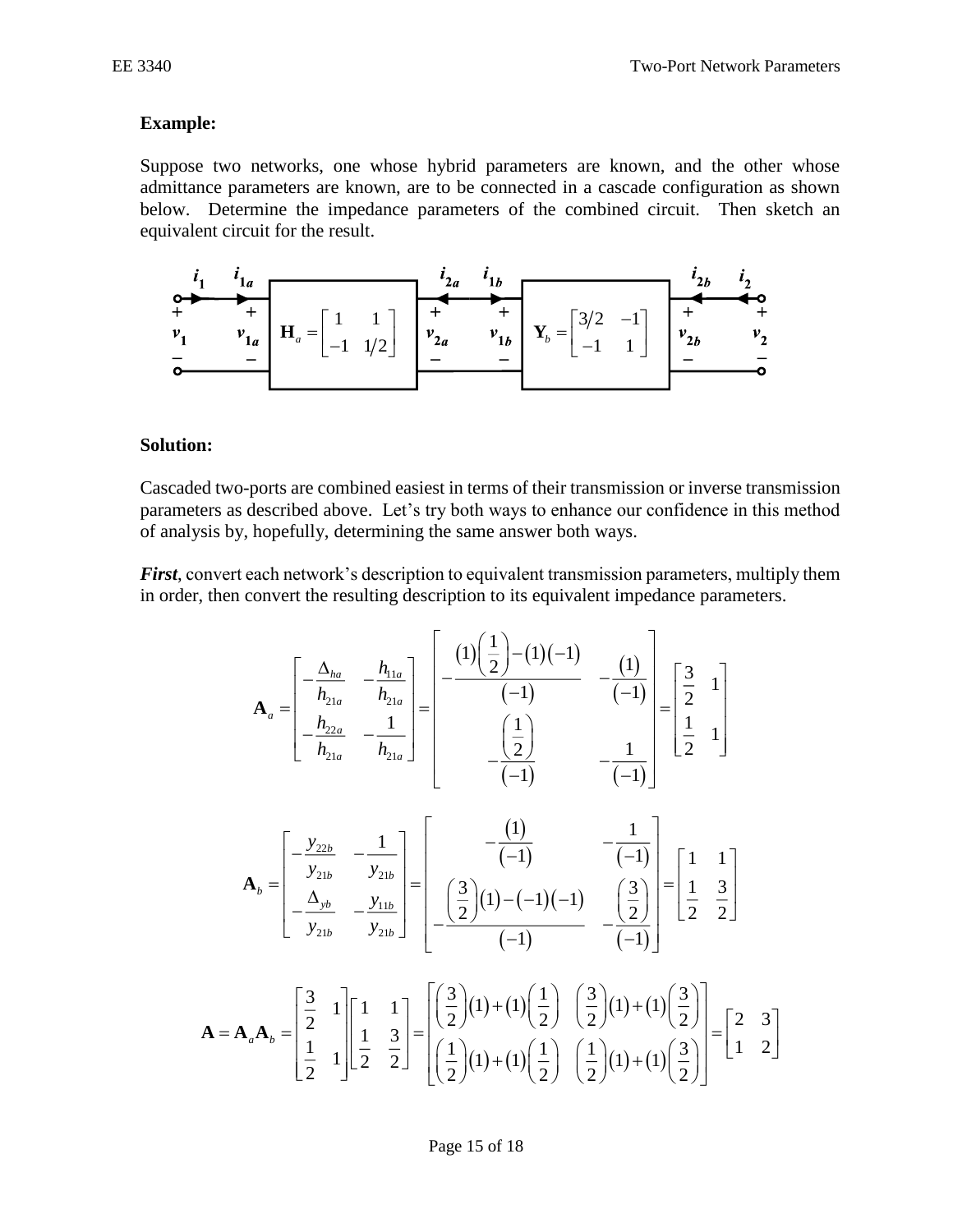$$
\mathbf{Z} = \begin{bmatrix} \frac{a_{11}}{a_{21}} & \frac{\Delta_a}{a_{21}} \\ \frac{1}{a_{21}} & \frac{a_{22}}{a_{21}} \end{bmatrix} = \begin{bmatrix} \frac{(2)}{(1)} & \frac{(2)(2)-(3)(1)}{(1)} \\ \frac{1}{(1)} & \frac{(2)}{(1)} \end{bmatrix} = \begin{bmatrix} 2 & 1 \\ 1 & 2 \end{bmatrix}
$$

*Second*, convert each network's description to equivalent inverse transmission parameters, multiply them in reverse order, then convert the resulting description to its equivalent impedance parameters.

$$
\mathbf{Z} = \begin{bmatrix} \frac{a_1}{a_2} & \frac{\Delta_a}{a_2} \\ \frac{1}{a_2} & \frac{a_2}{a_2} \end{bmatrix} = \begin{bmatrix} \frac{2}{a_2} & \frac{2}{a_2} \\ \frac{1}{a_2} & \frac{2}{a_2} \end{bmatrix} = \begin{bmatrix} 2 & 1 \\ 1 & 2 \end{bmatrix}
$$
\nconvert each network's description to equivalent inverse transmission par  
\n*t* them in reverse order, then convert the resulting description to its eq  
\nare parameters.  
\n
$$
\mathbf{B}_a = \begin{bmatrix} \frac{1}{h_{1a}} & \frac{h_{1a}}{h_{1a}} \\ \frac{h_{2a}}{h_{1a}} & \frac{\Delta_{ba}}{h_{1a}} \end{bmatrix} = \begin{bmatrix} \frac{1}{(1)} & \frac{1}{(1)} \\ \frac{1}{(1)} & \frac{1}{(1)} \end{bmatrix} = \begin{bmatrix} 1 & 1 \\ \frac{1}{2} & \frac{3}{2} \end{bmatrix}
$$
\n
$$
\mathbf{B}_b = \begin{bmatrix} -\frac{y_{11b}}{y_{12b}} & -\frac{1}{y_{12b}} \\ -\frac{\Delta_{y1b}}{y_{12b}} & -\frac{y_{12b}}{y_{12b}} \end{bmatrix} = \begin{bmatrix} -\frac{(\frac{3}{2})}{(-1)} & -\frac{1}{(-1)} \\ -\frac{(\frac{3}{2})}{(-1)} & -\frac{1}{(-1)} \end{bmatrix} = \begin{bmatrix} \frac{3}{2} & 1 \\ \frac{1}{2} & \frac{1}{2} \end{bmatrix}
$$
\n
$$
\mathbf{B} = \mathbf{B}_b \mathbf{B}_a = \begin{bmatrix} \frac{3}{2} & 1 \\ \frac{1}{2} & 1 \end{bmatrix} \begin{bmatrix} 1 & 1 \\ 1 & \frac{1}{2} \end{bmatrix} = \begin{bmatrix} (\frac{3}{2})(1) + (1)(\frac{1}{2}) & (\frac{3}{2})(1) + (1)(\frac{3}{2}) \\ -1 - 1 & -1 \end{bmatrix} = \begin{bmatrix} 3 & 1 \\ \frac{1}{2} & 1 \end{bmatrix}
$$
\n
$$
\mathbf{B} = \mathbf{B}_b \mathbf{B}_a = \begin{bmatrix}
$$

*The two results are identical!* The equivalent circuit then, in terms of its impedance parameters, is shown below.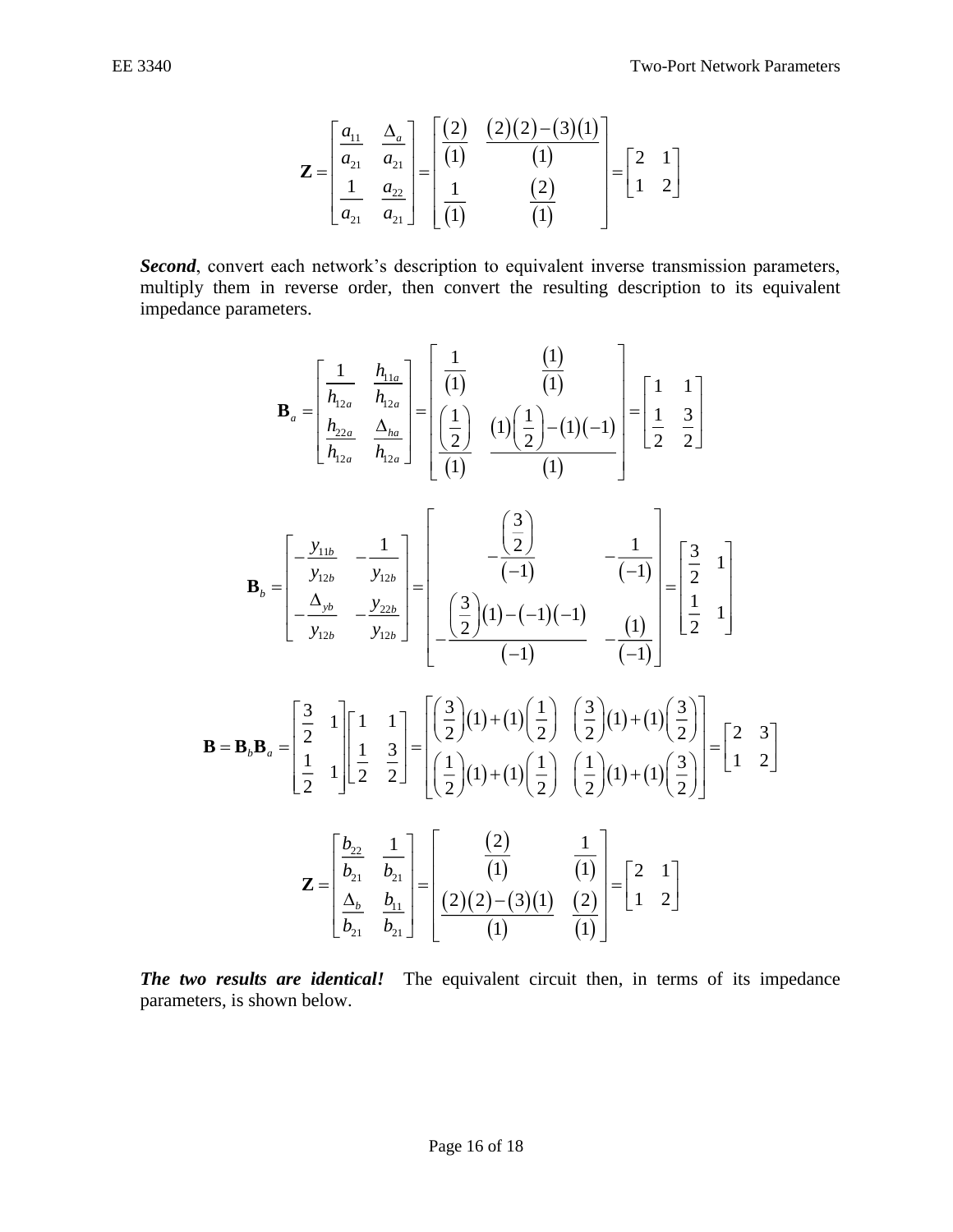



As a further check, note that two-port *a* is





When connected in cascade, we have

and two-port *b* is



or

Page 17 of 18